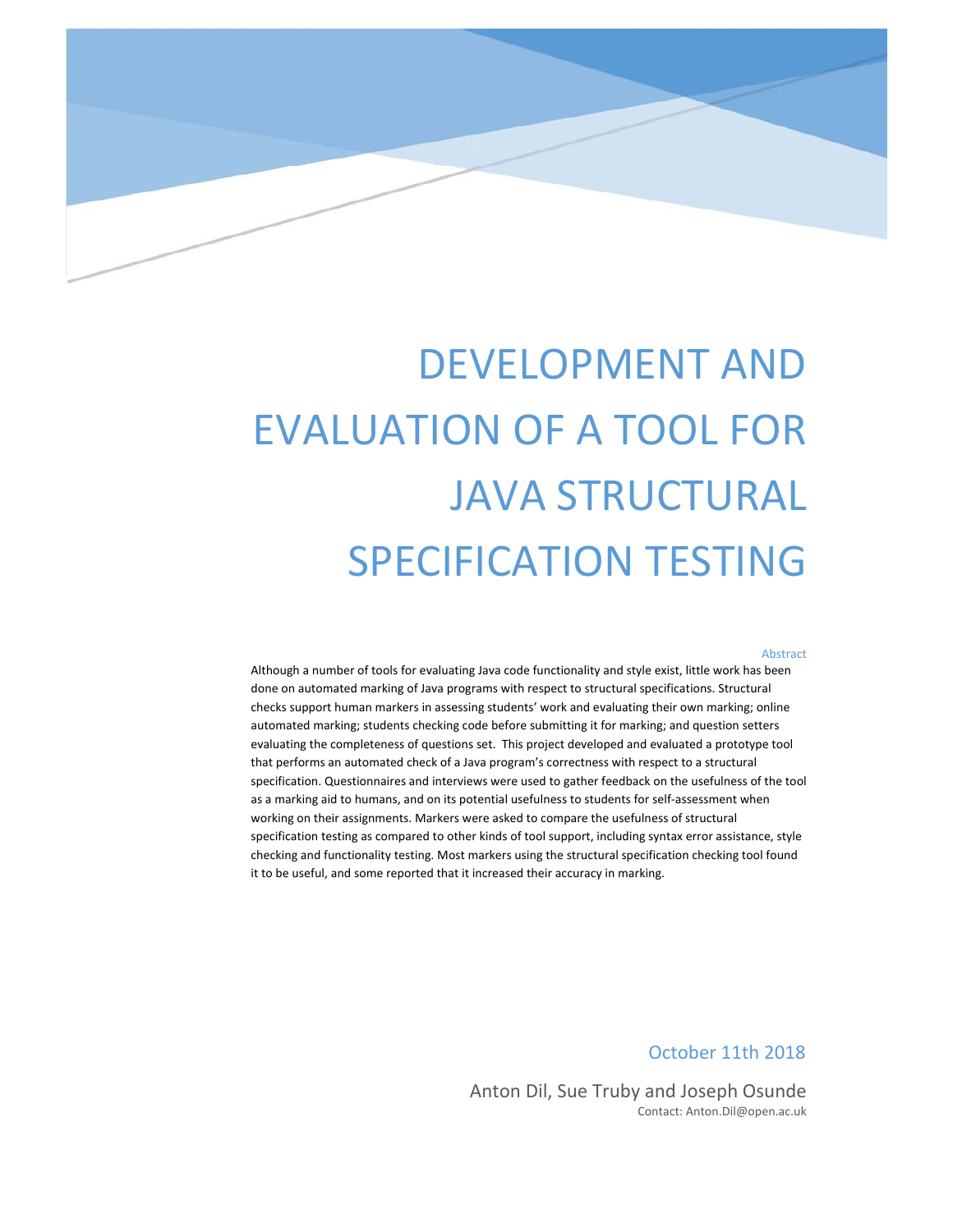# 1 Executive Summary

Students studying M250, our second year object‐oriented programming module using Java, are required to complete Java programs according to detailed syntactical, structural, functional and stylistic specifications.

Although software tools exist for code syntax, functionality and style checking, tools for structural specification checking are not widely available. The long-term goal of this project is to raise awareness of these various aspects of correctness in our assessment of students' code and to support automated assessment of these aspects of code quality for tutors and students.

The project focussed particularly on the development and evaluation of a *structural* specification tool (known as **CheckM250**), deployed in the 2017J presentation of M250, to allow tutors to check to what extent students' code met a specification. The tool was provided for use in the module IDE, BlueJ, alongside traditional tutor marking notes. The project also explored the use of automated marking in the module Virtual Learning Environment (VLE), for quick feedback to students, and overcame technical obstacles in this context.

Tutor surveys and interviews were used to gather feedback on CheckM250 and on other kinds of marking tool support and traditional resources.

Automated structural checks on code were found to have multiple use cases:

- supporting human markers in assessing students' code;
- for markers to assess their own marking (as a kind of e-monitoring tool);
- in online assessment for automated marking of students' code;
- as a step in determining if software functional tests can proceed;
- for students to perform checks on their code before submitting it for marking;
- for question setters to check completeness of questions set for students.

There was evidence of tutors favouring the use of marking tools, or of their distrusting them, or finding them an obstacle. This appeared to depend less on the tool itself than on a predisposition for or against the use of tools. Similarly, tutors' comparative rating of tools as aids to themselves versus as aids to students appeared to depend on the tutors' disposition towards tools.

Most tutors using CheckM250 found it to be useful, and some reported that it increased their accuracy in marking. Tutors not using the tool cited lack of time and the simplicity of the assignment it was trialled on. Some reservations were expressed about reliance on automated marking tools, both for markers and for students. The marking software was also shown to be useful in the VLE for automated student feedback.

The results provided indicators of topics that should be discussed with tutors and students in this context:

- how automated code marking tools may best be used in tutor and student workflow;
- how the outputs of the tools should be interpreted;
- the potential benefits and pitfalls of automated marking;
- the relationships between the outputs of various automated marking tools.

The project has also suggested ways forward in developing automated marking tools for Java code.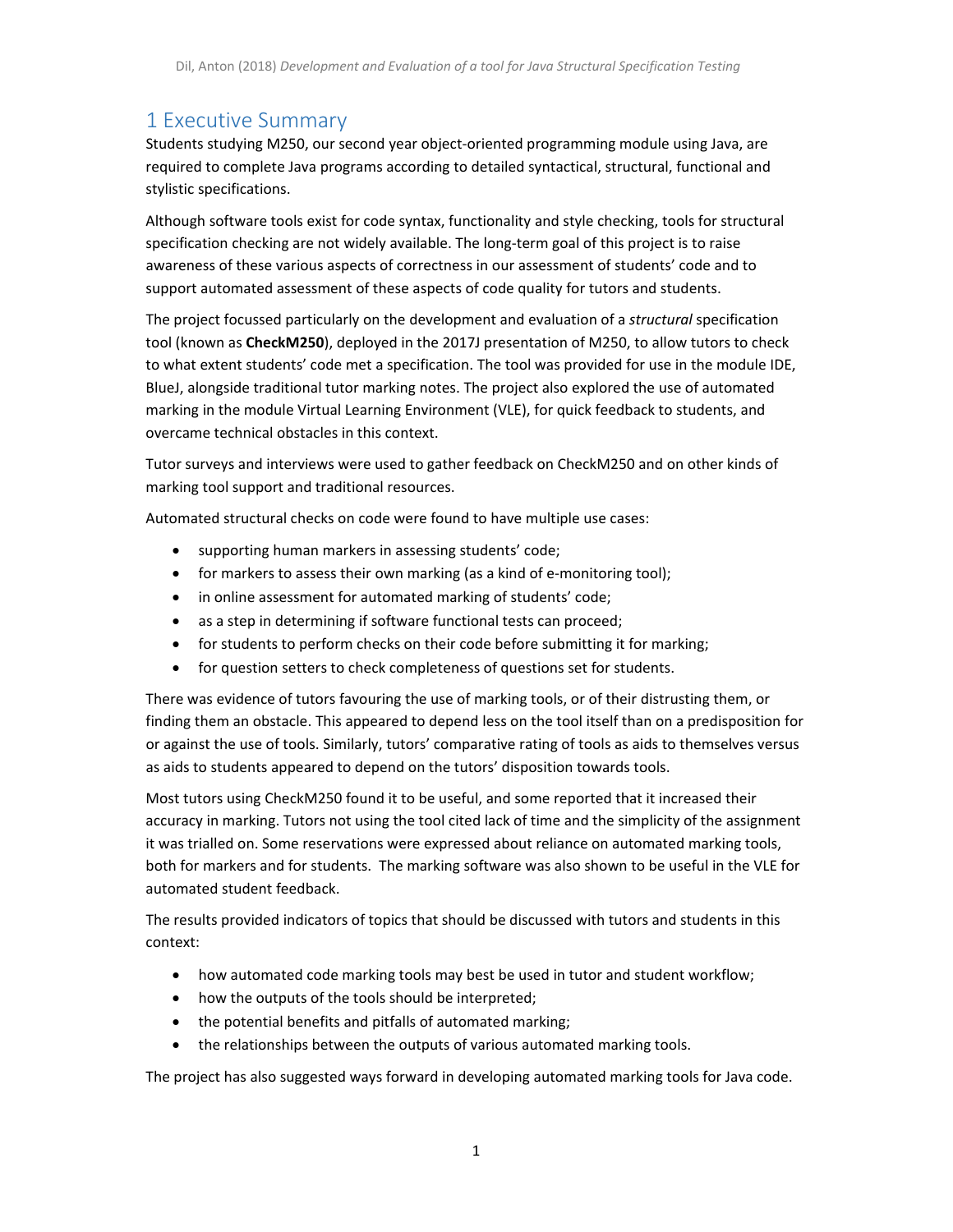# 2 Aims and Scope

## 2.1 Motivation

In a face to face environment tutor and peersupport are available to help studentsinterpret questions they have been set, while students working at a distance often rely on asynchronous forum and tutor support to complete assignments. In large modules, such as M250, there are issues of scale in supporting students individually, making automated marking more important. Automated marking has been shown elsewhere to be comparable to human marking and accepted by students. [1]. Although M250 uses a variety of computer‐marked online activities we have so far had limited ability to provide automated feedback on the correctness and quality of students' code in the VLE.

For tutors, hand‐marking code requires careful attention to written specifications. Detailed specification of programming assignments by the module team helps to constrain the range of responses that tutors should receive, which is important for scalability of marking.

Interpretation of code specifications often proves difficult for students due to the formal vocabulary used and their limited understanding of the structural features of languages [2].

The project aimed to involve M250 tutors in iteratively developing a software tool for Java structural specification checking, and to develop a range of automated advice to tutors as markers and students as learners, in both offline and online environments.

## 2.3 Scope of the project

Over the course of this study a number of layers of correctness in code have been identified, of which the most important are:

- 1. Syntax (Compilation)
- 2. Structure
- 3. Semantics (Functionality)
- 4. Style

In summary, we would like students' code to compile, but we also want it to conform to a structure providing certain classes, methods and other features, and for these structures to be identifiable because they have predictable names. Next we want to know that when the code is run it behaves according to some functional requirements. Finally we would like the solution to be of a good style. We might consider all of these elements taken together to form a specification of a solution and marks may be awarded to students for successful engagement with these layers of correctness.

#### 2.4 Relationships between layers

By *structure*, we mean that a code solution provides various externally and internally visible features, rather than that it conforms to a particular behaviour or functionality. Although the structure of code cannot be separated from its syntax, syntactic correctness is only a step on the way to structural correctness. The existence of structural features can be determined after compilation, but without executing the student's code.

Not only can we check for the presence of certain methods or constructors in a class, but whether a class provides particular instance variables, whether it extends another class, or whether it implements a particular Java interface.

Structural correctness is a pre‐requisite for unit testing, which is mostly concerned with testing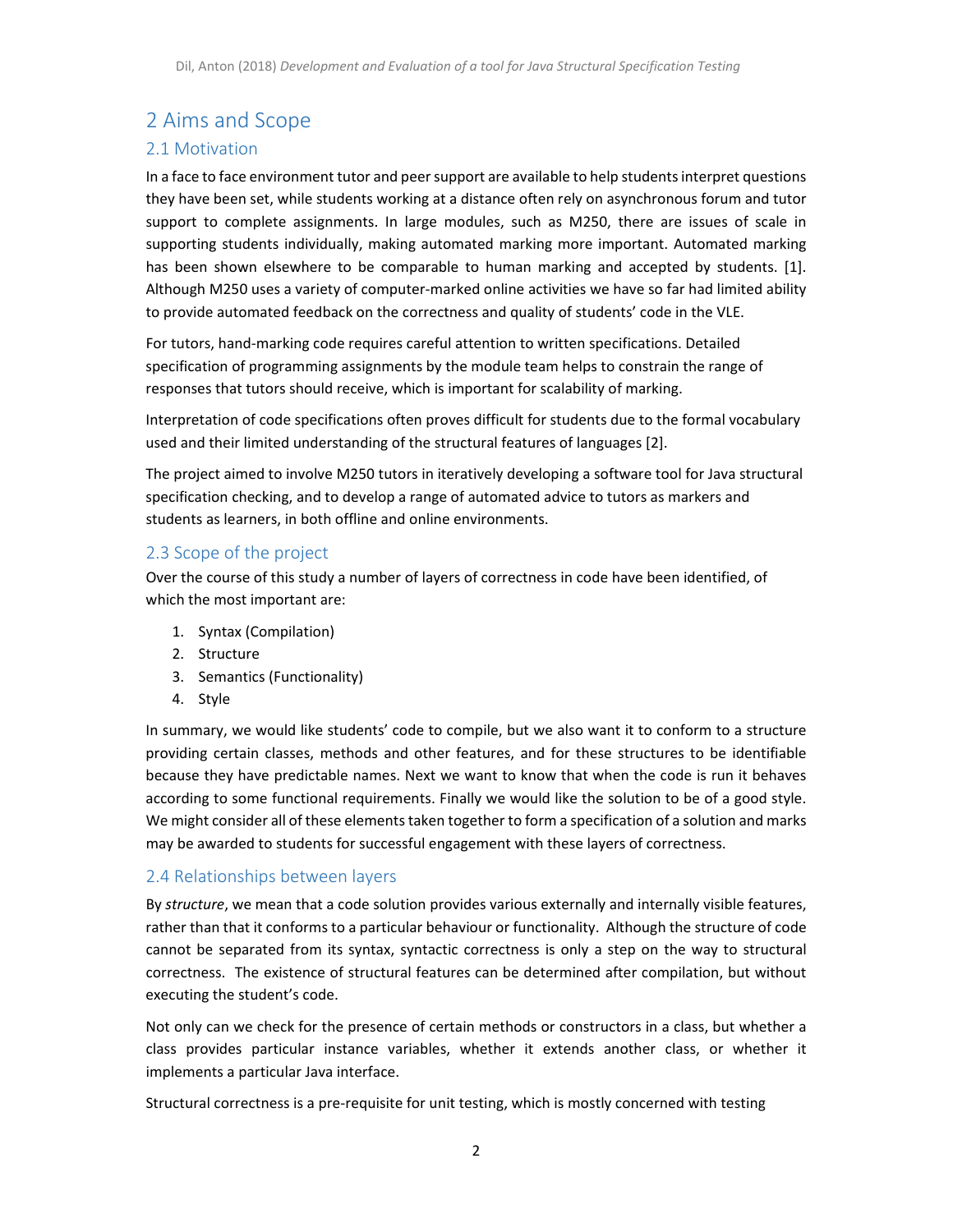methods. It therefore can be used to determine if unit tests can safely proceed. However, successful unit tests do not guarantee structural correctness.

Automated style checking can be supported through some well-known tools such as Checkstyle [3] and PMD [4], while functionality testing is well-supported using JUnit [5].

For our purposes, structural correctness, semantic correctness and stylistic correctness all initially require that a student's code compiles successfully.

Assyntax, semantics, and style are already relatively well‐catered for by existing tools, this project has concentrated on *structural* features of code.

# 3 Activities

There were two main activities in this project:

- 1. Software development
- 2. Software evaluation

The software development activities had two strands:

- Tutor-facing software
- Student-facing (VLE) software

The software evaluation activities were concentrated on the tutor-facing tool, but also sought feedback from tutors on the use of marking tools in general, on the likely use of such software tools to students, and their place in the context of the module.

More information on the software and its use in the VLE is available in Appendix A. Details of the survey questions and interview results are in Appendix B.

## 3.1 Software Development

CheckM250 was developed using Java reflection facilities, to support marking in BlueJ and in the module VLE under the CodeRunner [6] environment.

The approach is similar to that discussed by Kiraly et al [7], but because the structural checks performed will be different for each assignment set, specification of expected features in a candidate solution was uncoupled from the code that checks for those features. We developed a simple specification language to describe the expected features of a correct solution to a programming assignment the module team set.

Classes are tested for:

- 1. extending expected superclasses;
- 2. implementing expected interfaces
- 3. providing methods with appropriate modifiers, return types, names, and formal argument types;
- 4. providing fields with appropriate modifiers, types and names;
- 5. providing specified constructors, with appropriate access modifiers and formal argument types.

We have also taken the view that correct code must not only provide expected features, it must omit unexpected features. It is not necessary to specify these 'background' features on a per‐ problem basis, as their required absence is implicit in the 'foreground' specification.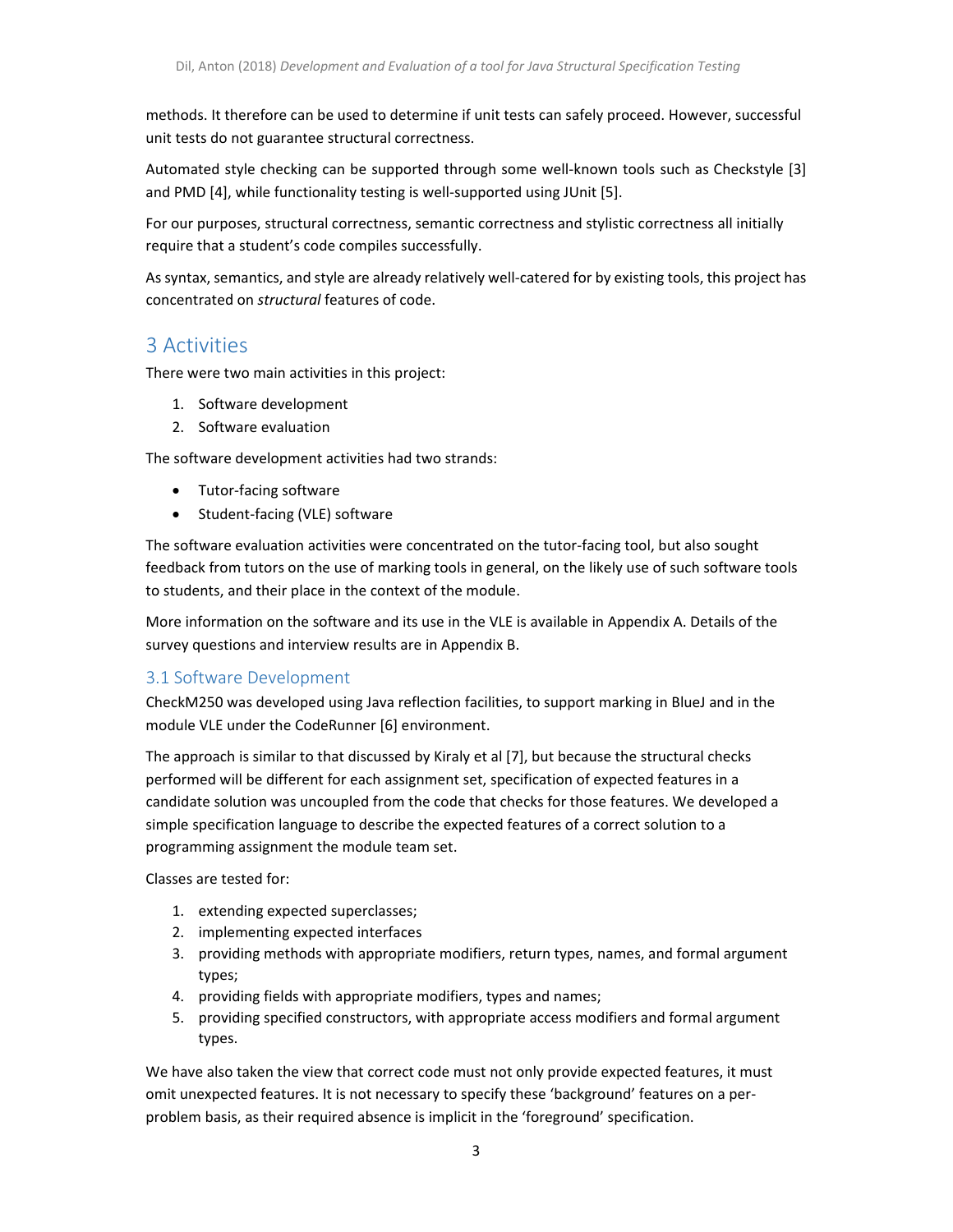We therefore check that classes do not contain any unexpected:

- 1. non‐private constructors;
- 2. non‐private methods;
- 3. fields (of any access level).

The motivation for these additional checks is that, for reasons of object-oriented style, we do not expect classes to provide more *accessible* constructors or methods than were specified in the question we set. Nor do we expect classes to include *any* fields we did not specify. Such features suggest departure from the specification, and may actually cause a defect in an otherwise working solution if the code were used in a real setting. We are more forgiving of private constructors and methods, as these are not accessible from outside a class, and so may reasonably be used for reasons of breaking down work within a class without fear of jeopardising its outwardly visible behaviour.

## 3.1.1 Tutor facing tool

A graphical interface was written for the CheckM250 tool together with a BlueJ plugin to launch the tool, so that tutors could select a student project to be marked, and its associated specification file.



Figure 1: Example of the tutor‐facing GUI with feedback on a student's project

Figure 1 illustrates the first version of the CheckM250 software, running in its own window, as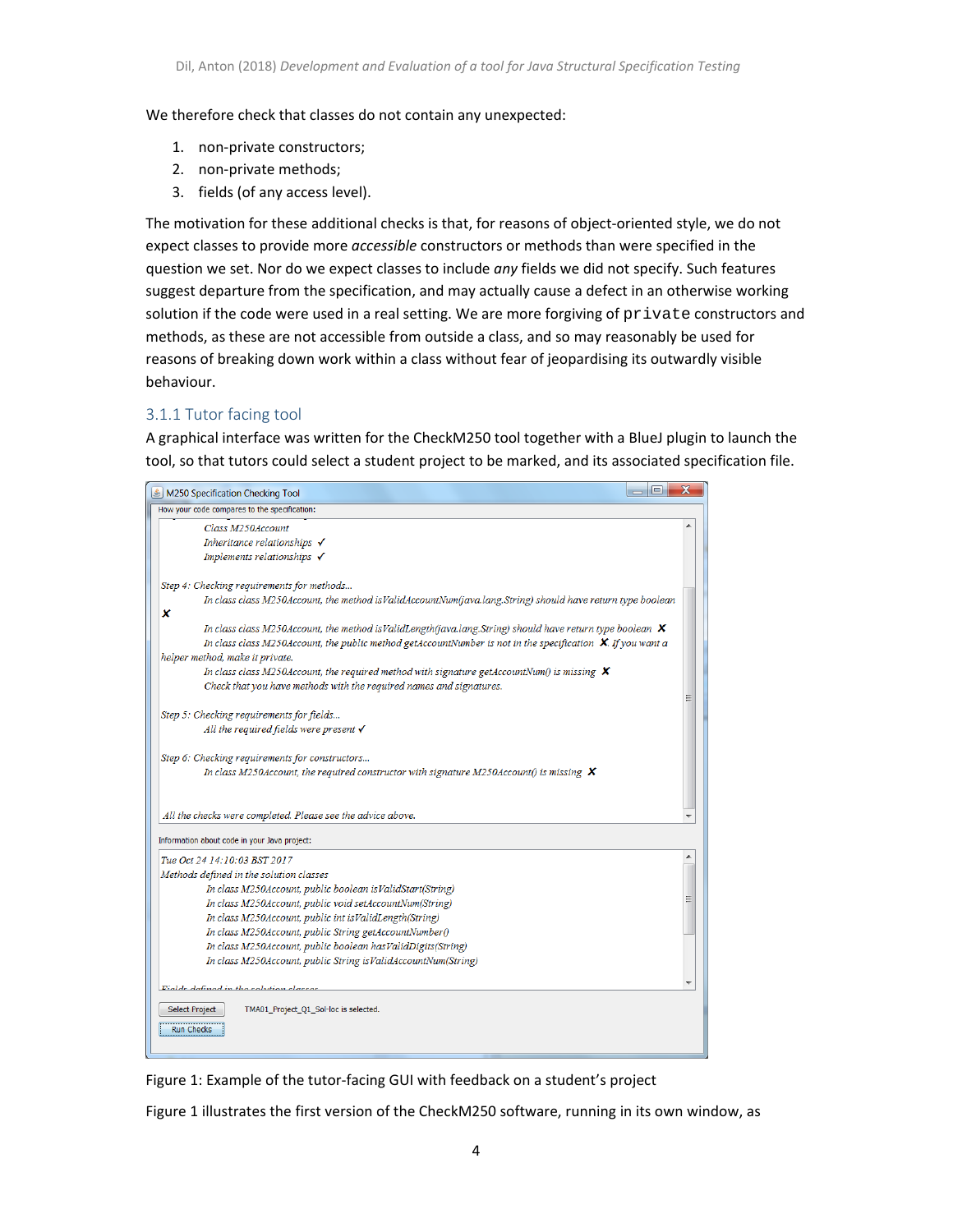launched from the BlueJ environment. Tick marks are provided where structural specification requirements have been met, and crosses where they have been failed. The final version of CheckM250 provided to tutors incorporated some user‐interface and functionality improvements.

#### 3.1.2 Student facing tools

This project also explored running structural specification checking code in the module VLE under CodeRunner type questions, for automated feedback. The use of the debugging facility in CodeRunner was crucial to understanding the working of code in this environment.

#### *Compilation Errors*

It was necessary here (as in BlueJ) to take into account not only that students' code may not meet the specification we have set for them, but that it may not be possible to compile it at all.

#### **Syntax Error(s)**

```
__Tester__.java:29: error: cannot find symbol
   public integer getCurrentWeek()
         \lambdasymbol: class integer
 location: class Shelter
__Tester__.java:233: error: cannot find symbol
System.out.println(s.getAnimals().size()==1); // true
                    \Lambdasymbol: method getAnimals()
 location: variable s of type Shelter
__Tester__.java:234: error: cannot find symbol
System.out.println(s.getAnimals().get(0).getName().equals("Biddy")); // true
                    \boldsymbol{\Lambda}symbol: method getAnimals()
 location: variable s of type Shelter
_Tester__.java:235: error: cannot find symbol
System.out.println(s.getAnimals().get(0).getKind().equals("cat")); // true
                    \Lambdasymbol: method getAnimals()
 location: variable s of type Shelter
__Tester__.java:236: error: cannot find symbol
System.out.println(s.getAnimals().get(0).getDescription().equals("Black and white")); //
                    \Lambdasymbol: method getAnimals()
 location: variable s of type Shelter
__Tester__.java:237: error: cannot find symbol
System.out.println(s.getAnimals().get(0).getWeek()); // 1
                    \Lambdasymbol: method getAnimals()
 location: variable s of type Shelter
6 errors
```
Figure 2: Example of standard compiler feedback on compilation errors, in the VLE

Figure 2 illustrates that the normal feedback for a case when compilation errors have occurred in a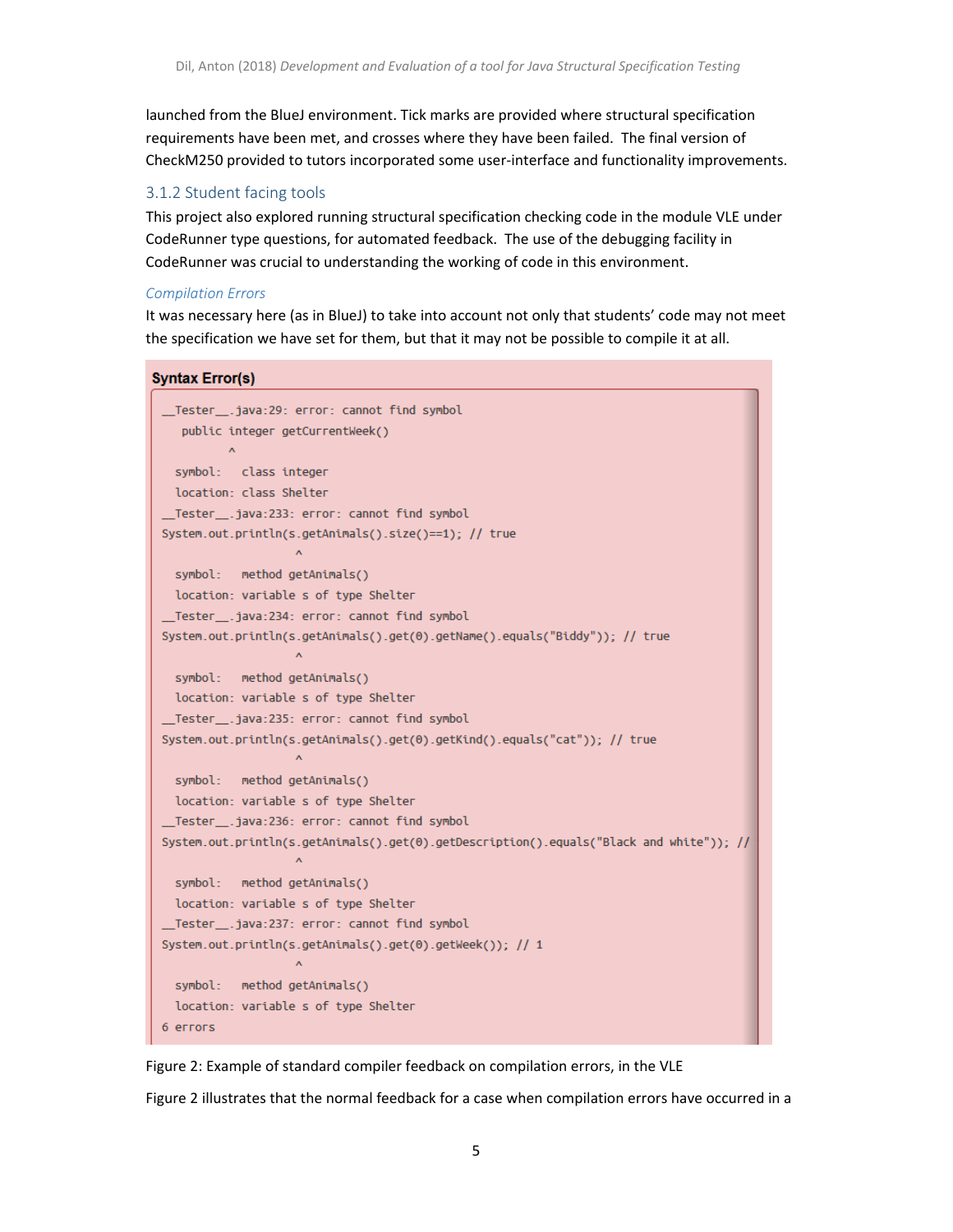student's solution code is simply to display the results returned by the compiler, without any interpretation. Although 6 errors are listed in Figure 2, there is actually just one syntax error in the student's code: 'cannot find symbol', relating to the use of the word 'integer' rather than 'int'. The remainder of the compilation errors actually relate to *structural* specification problems – methods that the student has not provided that are required in order to run the functionality testing code that CodeRunner is trying to run.

In modern IDEs such errors are displayed in-line with the code, however, in the context of the VLE and CodeRunner, where we have limited options for formatting feedback, it may be useful to attempt to summarise for students any problems the compiler has encountered.

To deal with this case, additional compilation error assistance software was developed. Permission to adapt the BlueJ Java 7 compilation error help file from BlueJ was obtained from the main author, Michael Kölling, to facilitate this. Advice on errors was added in a number of places where none was available, and in generating feedback an attempt was made to match specific errors before more generic ones.

Figure 3 provides an example of the enhanced feedback on a compilation error produced by this new tool.

| Got                                                                                                 |
|-----------------------------------------------------------------------------------------------------|
| compiler.err.cant.resolve.location                                                                  |
| cannot find symbol                                                                                  |
| symbol: class integer                                                                               |
| location: class Shelter                                                                             |
| In Answer.java: line 17 Column 11                                                                   |
| public integer getCurrentWeek()                                                                     |
|                                                                                                     |
|                                                                                                     |
| You are using a symbol here that has not been declared in any visible scope.                        |
| Remember that Java is case-sensitive                                                                |
| 1. Often this occurs when you use a variable but the compiler doesn't recognise                     |
| its name. Check the spelling of the name - did you misspell it here? Did you spell                  |
| it the same way in its declaration? Or did you forget to declare it?                                |
| Maybe you declared it correctly, but it is not in scope from where you are                          |
| attempting to access it.                                                                            |
| Remember that Java is case-sensitive.                                                               |
| 2. This error can also occur if you use a method that isn't defined. Check                          |
| the name of the method carefully. Is the method visible in your current scope?                      |
| 3. Maybe you are using a primitive type such as int, and have misspelled it. E.g.<br>'Int' or 'it'. |
| 4. Perhaps a class you were trying to use was not found.                                            |
| (i) If it's a Java library class, in Coderunner, you will need to give the full                     |
| name of the class you are trying to access, e.g. java.util.TreeMap is the full                      |
| name of TreeMap. (Outside of Coderunner you'd solve this by adding an import                        |
| statement at the top of your class.)                                                                |
| (ii)If it's a class of your own you are trying to use, you may have misspelled                      |
| the class name, or perhaps you have not declared the class you want to use yet.                     |
| Check the spelling of the name carefully.                                                           |
| 5. Perhaps you misspelled the name of a primitive type. The primitive types are                     |
| boolean, char, byte, short, int, long, float, double.                                               |
| 6. You might have misspelled a keyword such as 'void'.                                              |

Figure 3: Example of enhanced feedback on a compilation error in CodeRunner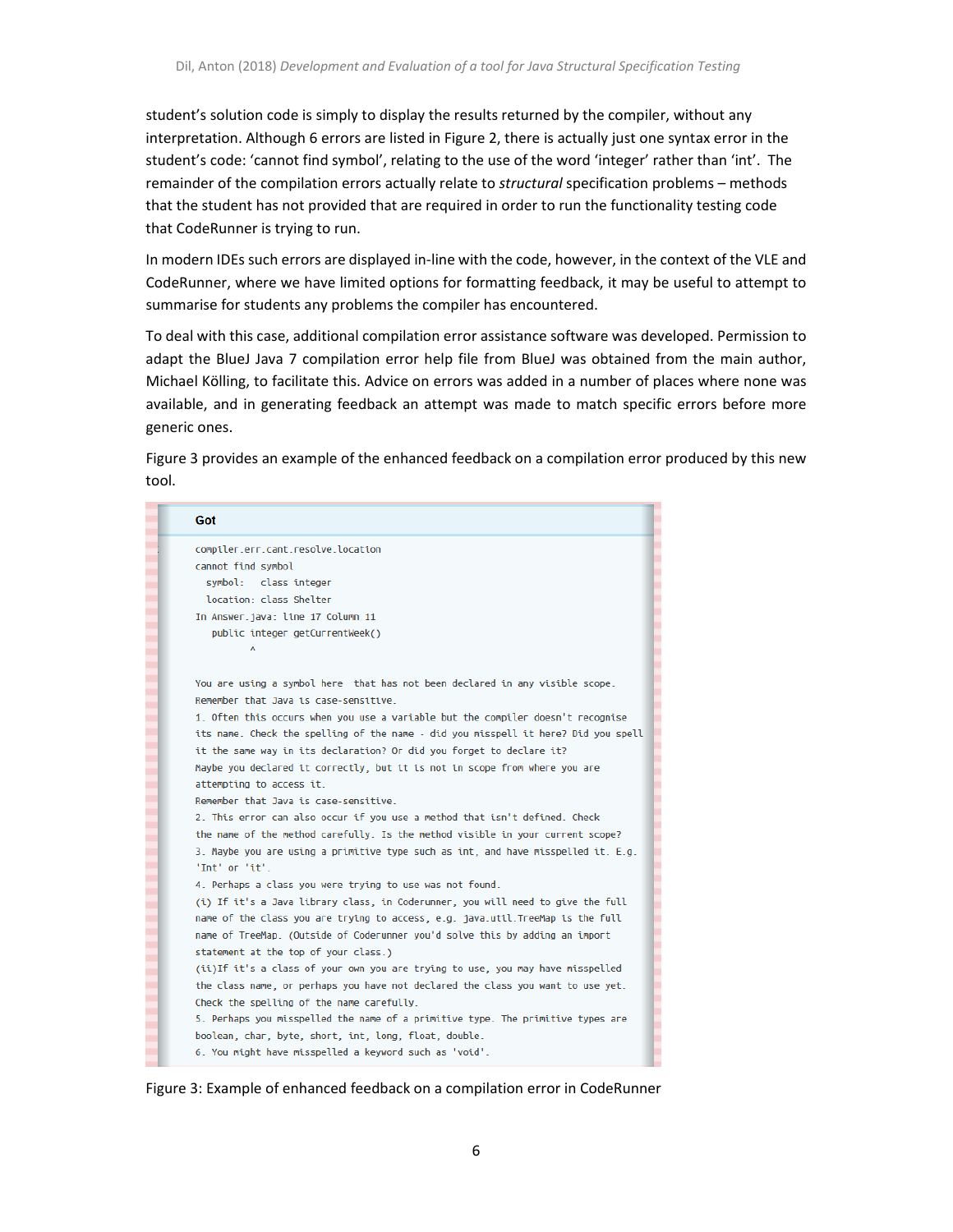Note that only the first of the compilation error messages has been interpreted, to avoid over‐ burdening students. The effort is concentrated on interpreting what the student might need to do to fix the first problem the compiler encountered.

Figure 4 shows the structural specification errors in the same solution (after successful compilation), this time as reported by the CheckM250 software running in CodeRunner.

| <b>Expected</b> | Got                                                                                                                                                                                                                                                                                                                                                                                                                                                                                                            |
|-----------------|----------------------------------------------------------------------------------------------------------------------------------------------------------------------------------------------------------------------------------------------------------------------------------------------------------------------------------------------------------------------------------------------------------------------------------------------------------------------------------------------------------------|
| Compiled OK     | Compiled OK                                                                                                                                                                                                                                                                                                                                                                                                                                                                                                    |
|                 | Specification OK In class Shelter, the required method with signature getAnimals() is mis<br>In class Shelter, the required method with signature homed(int, java.lai<br>In class Shelter, the required method with signature inTheLastMonth(Anima<br>In class Shelter, the required method with signature showRecentAnimals()<br>Check that you have methods with the required names and signatures.<br>In class Shelter, the required field private List animals is missing<br>Specification errors found: 5 |
|                 |                                                                                                                                                                                                                                                                                                                                                                                                                                                                                                                |

Figure 4: Structural specification errors reported by CheckM250 in CodeRunner

The structural errors are now reported in a much more user-friendly way, indicating what features are missing from the student's solution.

## 3.2 Tutor and student involvement

A key aim of this project was to involve tutors in the development of a tool we hoped would be useful to them in marking, in evaluating it and suggesting ways in which it might be improved or used in future.

The intention was not to replace tutors with automated marking (although this is desirable in the VLE for quick feedback), but to provide a tool that could be used alongside traditional tutor notes.

## 3.2.1 Tutor engagement

Invitations to use CheckM250 were sent out to all tutors via M250 tutor forums and CAMEL messaging, but participation was necessarily optional. A dedicated forum on the M250 tutors website was provided [8], allowing quick interactions regarding usability issues and updates to the tutor‐facing marking tool.

CheckM250 was initially offered for use on TMA01, with the expectation that the next iteration of the tool would be updated based on feedback on the initial prototype.

After a request for the tool to be available on TMA02, CheckM250 was updated to handle M250 library classes. A third version of the tool produced for TMA03 incorporated additional handling of generic types.

#### *Survey*

An anonymous survey containing a mixture of closed and open questions was created on Online Surveys [9] (formerly known as Bristol Online Surveys) and was available for one month from 12/01/2018, to coincide with marking the first TMA. The feedback received therefore relates to that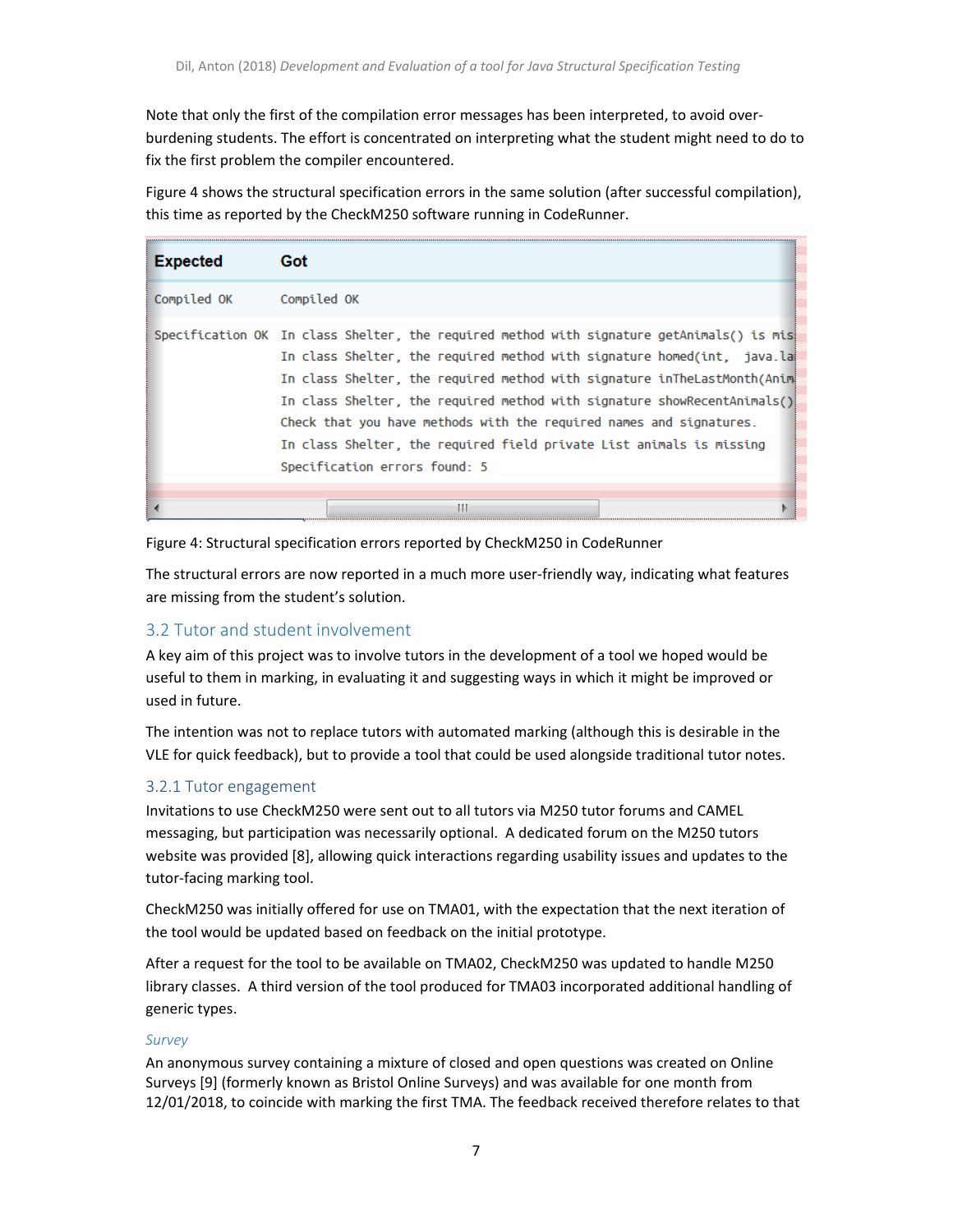marking activity, rather than TMA02 and TMA03. (https://openuniversity.onlinesurveys.ac.uk/code‐ marking‐on‐m250)

There were 20 respondents out of 56 tutors on M250 in 2017J. Of the respondents, 8 had used the specification checking tool, so the majority of responses came from tutors who did not use the tool. Nine tutors are known to have used the tool. Some questions were directed only at tutors who had or hadn't used the tool.

A series of closed questions asked tutors general questions about marking on M250, and asked them to rate the usefulness of resources available or under investigation for use on the module for students. Tutors were also asked to rate potential usefulness of software tools that might be deployed in assessing code quality, both for tutor use and for student use, including the CheckM250 tool.

Follow-up open questions were used to gather more detailed feedback.

#### *Interviews*

Six experienced tutors were subsequently interviewed about their experience on M250 and in using CheckM250.

The interview results were transcribed and an inductive thematic analysis was performed to produce some insights into tutor experience in using the marking tool, reasons for not using it, and attitudes towards marking tools more generally and tutor concerns when marking students' code.

A summary of the tutor survey and interview analysis is contained in the following sections.

# 4 Findings

Tutors appeared to be weighing up the utility of the tool with respect to the time it takes to use it and the increased accuracy it may bring to their marking. For some tutors this trade‐off was worthwhile; for others it was not.

The main findings regarding tool use are:

- 1. Tutors who did not use CheckM250 cited lack of time, simplicity of the assignment it was trialled on, and self‐sufficiency.
- 2. Tutors appeared disposed either towards using a variety of marking aid tools, or to avoiding marking tools.
- 3. Tutors disposition towards students using the same tools appeared to depend on the tutor's disposition towards tool use.

Regarding the marking task:

- 4. Students' TMA code usually compiles. This is significant from the point of view of automated marking because compilation is required for automated marking. This suggests that the need for hand‐marking could be the exception for some marking tasks.
- 5. Students may be opting not to submit code that does not compile, limiting their opportunities for feedback from tutors and opportunities for partial credit.
- 6. Tutors do not generally undertake to fix students' code when it doesn't compile. Only a quarter of respondents did this quite or very often.
- 7. Using the marking software may slow marking down, or potentially speed it up, depending on how the tool is used in the marking process and on familiarity with the tool.
- 8. Most tutors commented that using CheckM250 did not change their normal marking practice significantly, although the tool was used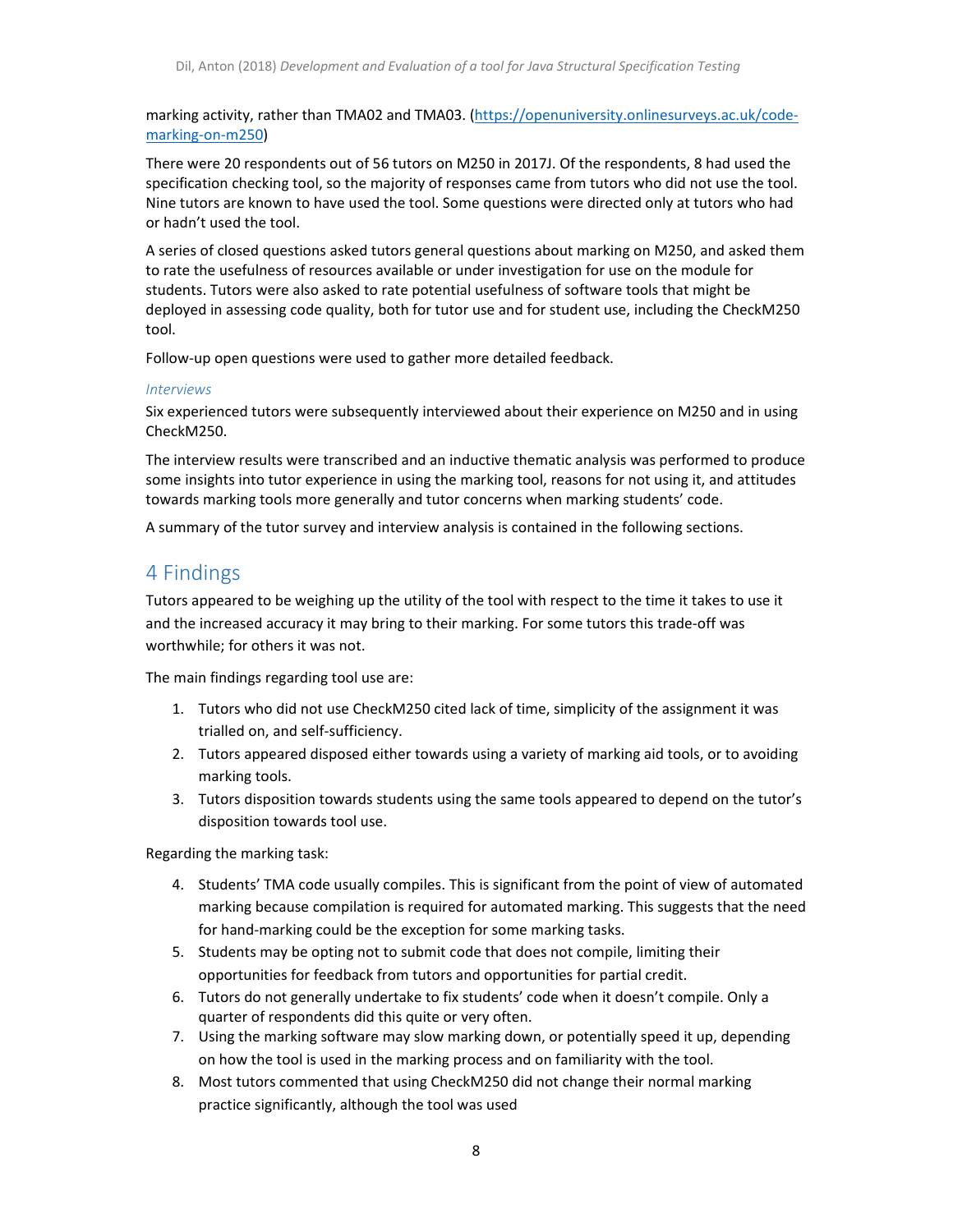- retrospectively to check that no structural specification errors had been missed;
- before marking as a way to locate areas to comment on;
- interactively, while marking assignments.
- 9. Most tutors using CheckM250 believed it was somewhat or very likely to pick up errors they would miss.
- 10. The tool can be used to direct tutors to areas of students' work that require feedback.
- 11. The majority of tutors who tested CheckM250 would use it again, and recommend it to other tutors.

The results of the survey and interviews suggested topics for discussion with tutors:

- 1. Ways in which marking software might be incorporated into tutors' workflow when marking;
- 2. the relationships between the outputs of automated tests, including dependencies that would allow or prevent automated tests from being run at all;
- 3. the relative importance of various aspects of correctness of students' code, including weighting of marks in assessment and the importance of providing feedback on any issues detected;
- 4. the likelihood of automated tests detecting errors that tutors might not notice;
- 5. the importance of retaining the human aspect of marking, to provide nuanced feedback, and to deal with areas of code quality that automated tools are less able to provide feedback on.

## 4.1 Tutor evaluation of tools

Tutors were asked about the utility of various teaching and marking resources, including CheckM250. Not all resources were available for tutors or students to access (some were proposals), so responses were based on tutors' professional judgement. Only suggested marking tools are included in Table 1 below. For more results, please see Appendix B.

A Likert scale was used to solicit ratings as 'not at all', 'slightly', 'moderately', 'very' or 'extremely' useful. Based on sums of proportions of ratings, tutors valued these resources as follows, ordering by very + extremely, then by moderately + very + extremely. Responses were received both from tool users (N=8) and non‐tool users (N=12).

| Tool use to tutors  | F   | V+E | $M+V+E$ |
|---------------------|-----|-----|---------|
| Unit tests          | .26 | .74 | .74     |
| Structural checking | .21 | .47 | .69     |
| Style checking      | .20 | .45 | .65     |
| Syntax error help   | .16 | .37 | .53     |

#### *Table 1 Tool utility to tutors*

#### *Table 2 Tool utility to students, judged by tutors*

| Tool use to students       | Ε   | V+E | $M+V+E$ |
|----------------------------|-----|-----|---------|
| Unit tests                 | .26 | .58 | .79     |
| Style checking             | .22 | .39 | .72     |
| Syntax error help          | .20 | .40 | .70     |
| <b>Structural checking</b> | .17 | .33 | .72     |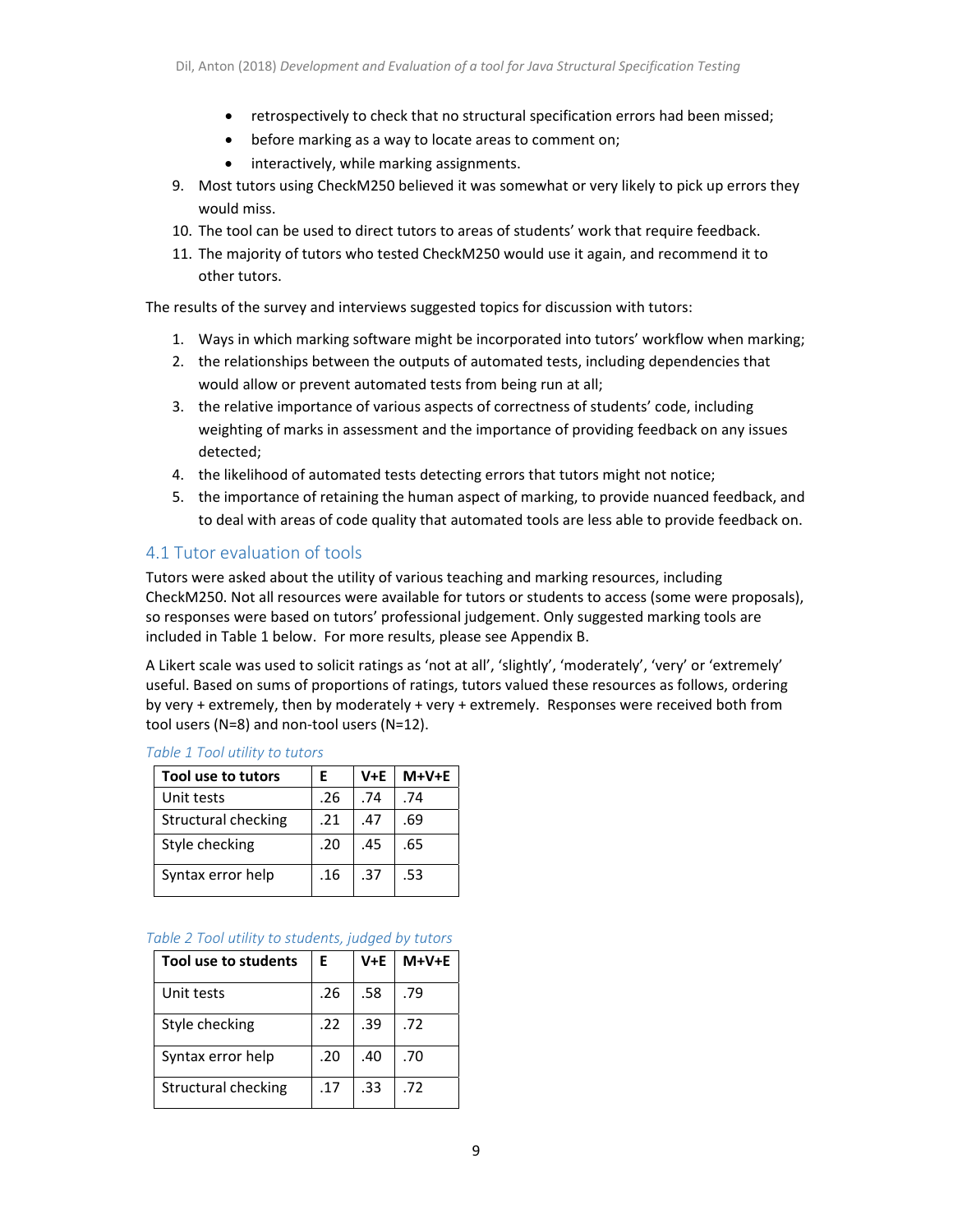The results indicated that whilst all of these tools were of some interest, they are not core to requirements; however, this is not unexpected given the traditional nature of our delivery being reliant on a printed text and offline software activities. Also, part of the aim is to develop these tools for online use by students in contexts where tutors are not available, to provide quick feedback.

The higher rating of unit (functionality) tests as compared to structural checking may indicate a misunderstanding on tutors' part of how unit testing would work in practice, because it is not possible in general to perform unit tests unless structural tests are successful. We attribute this anomaly to familiarity with the idea of unit testing as compared to the idea of structural checking, as well as to the preponderance of non-tool users in the respondents.

Considering the 'Extremely useful' column, these tools are considered of more or less equal utility to tutors and students, as judged by tutors. When combining the top two utility ratings, tutors considered all of these tools to be more useful to them than they are to students. This is expected for syntax error help (which tutors should not need). It is also worth noting that tutors' had not seen structural checking operating in the VLE for student use at this stage. Some evidence of its usefulness in this context is given in Appendix A.

Higher ratings for utility were given to our traditional resources, such as the module text and existing software activities, than to marking tools.

#### 4.1.1 Correlations and associations

Consistently higher ratings of marking tools were awarded by the tool‐using respondents than by those who did not trial the marking tool.

Ratings of unit testing, structural checking and style checking were all correlated at a statistically significant level (Spearman's rho,  $p < 0.01$ , two-tailed sigma). The exception is that syntax error help is not well correlated with other tools' utility. This is expected, since tutors should not particularly need this tool, which is more appropriate for students.

The highest correlation was for utility of unit testing versus structural checking, which was rho = 0.801 for student use. The 95% confidence interval for this result is 0.556 to 0.918, indicating a moderately high degree of correlation.

Tutor ratings of structural checking were also significantly associated between use for self and use for students (Somers'  $d = 0.625$ ,  $p < 0.001$ ). Thus, the relative utility of the tool itself may be less significant than the predisposition of the tutor towards tools. Higher association scores were found for Unit testing (d = 0.687,  $p < 0.001$ ) and Style checking (d = 0.706,  $p < 0.001$ ).

These results suggest that if a tutor rates one of these tools as useful, they will also rate the others as useful, and vice versa, whether for their own use or for student use.

Interview analysis provided some explanation for these dispositions for tutors' attitudes towards marking tools.

#### 4.1.2 Tutor attitude to tools

Survey open responses and interviews helped identify the following themes emerging relating to the CheckM250 tool, and to tool use in general:

**Time**, **Accuracy**, **Attitude** towards tools, **Focus** of marking, and **Need** for a tool. A thematic analysis using these themes was then performed on the interview results.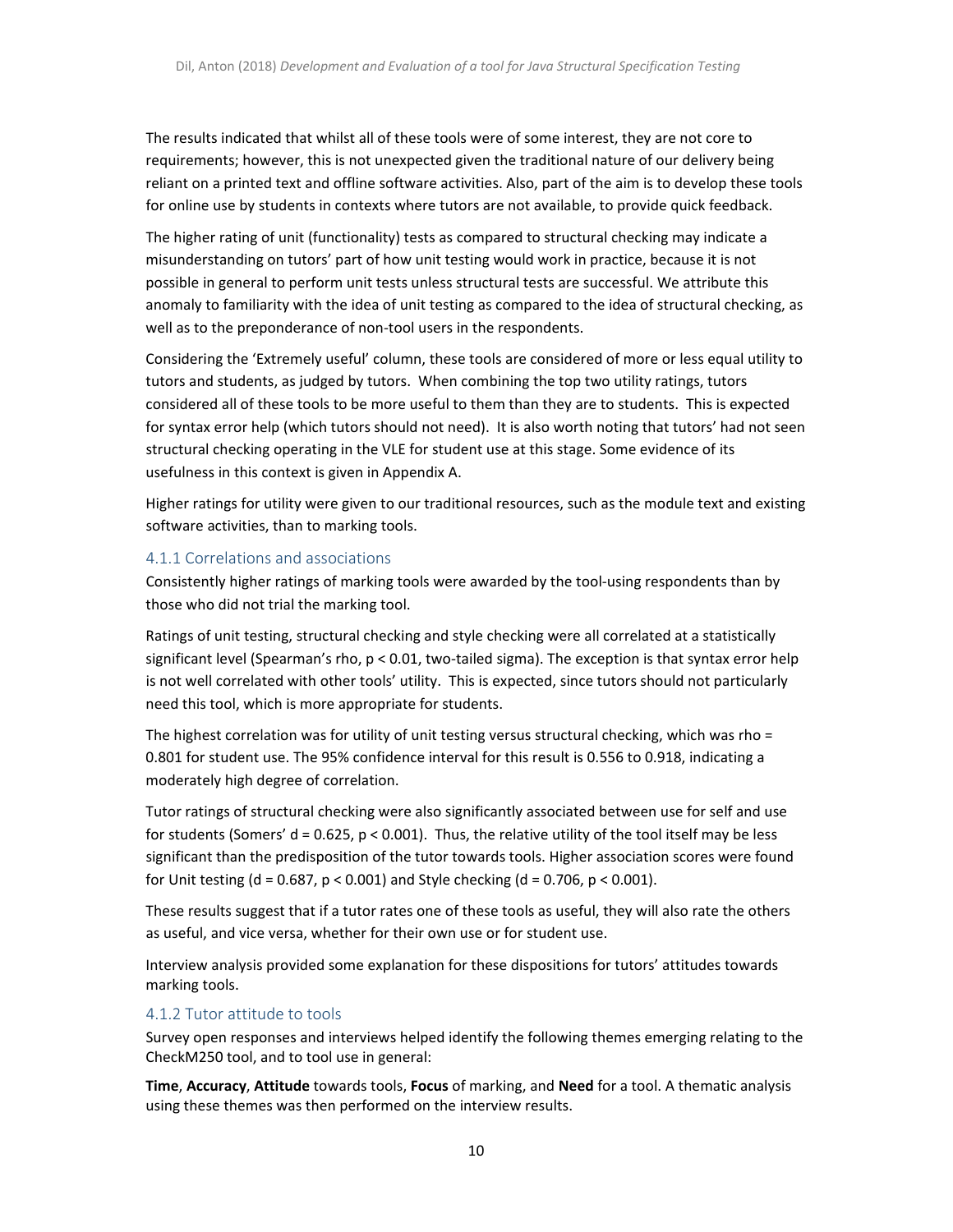#### These themes might be viewed as dichotomies as shown in Table 3.

| <b>Theme</b>              | <b>Negative</b>                    | <b>Positive</b>                         |
|---------------------------|------------------------------------|-----------------------------------------|
| Time available to         | No time to use, slows marking      | Worth investing the time                |
| engage with the           | down; impacts on students' time    |                                         |
| tool                      |                                    |                                         |
| <b>Quality of marking</b> | No need for complete accuracy;     | Accuracy matters; improves marking      |
|                           | could detract                      | and feedback                            |
| Attitude towards          | Over-reliance on tools is an issue | Tools help us do our job better         |
| tools                     |                                    |                                         |
| Focus of teaching         | It's not all about structural      | Correct structural specification (also) |
| and testing               | specification - there are other    | matters                                 |
|                           | things to provide feedback on      |                                         |
| Need for a tool           | The task is too simple to warrant  | Even with simple tasks, we make         |
|                           | use of a tool                      | mistakes tools can find                 |

The 'need for a tool' theme was introduced because some tutors were responding that the tasks didn't warrant the tool use, suggesting that if the task had been more complex they would have been more open to tool use. This is therefore a separate issue to whether the tutor thinks tools are worth using at all, without reference to the complexity of the task.

The thematic analysis shows similar concerns to those expressed in Davis' technology acceptance model [10] in which users balance perceived usefulness with perceived ease of use, but it also raises pedagogical questions about tool use and questions about markers' judgement of their own abilities.

There are overlapping issues across these themes, explored below, so the categorisations that follow may be debated.

#### *Time: Students versus Tutors*

Tutors weighed up the utility of CheckM250, both with respect to the time it takes to use and the increased accuracy it may bring to their marking. There were also concerns that students' workload may be increased by using the tool and the extra information it provides. For some tutors increased time for increased accuracy in marking using the tool is worthwhile, while for others it is not.

#### *Quality of marking*

Tutors commented on how they felt about the tool detecting errors. Reactions ranged from embarrassment at having missed an error, to acceptance that this was what tools were good for, and recognition of having seen similar errors in colleagues' work when undertaking monitoring duties.

For some tutors it is important to detect all issues, because commenting on them should help students perform better in future. For others, it is more important for a student to get the 'big picture' correct.

It was suggested that receiving detailed negative feedback might be demoralising, but also that 'tick marks' from a tool might lead students to believe they are fully correct, when a tool only covers part of an aspect of code quality.

Tutors may worry that a tool is impersonal. There is no doubt that a human can generate more nuanced feedback than the tool is capable of.

#### *The focus of teaching*

Several tutors remarked that CheckM250 did not cover code style or other issues they would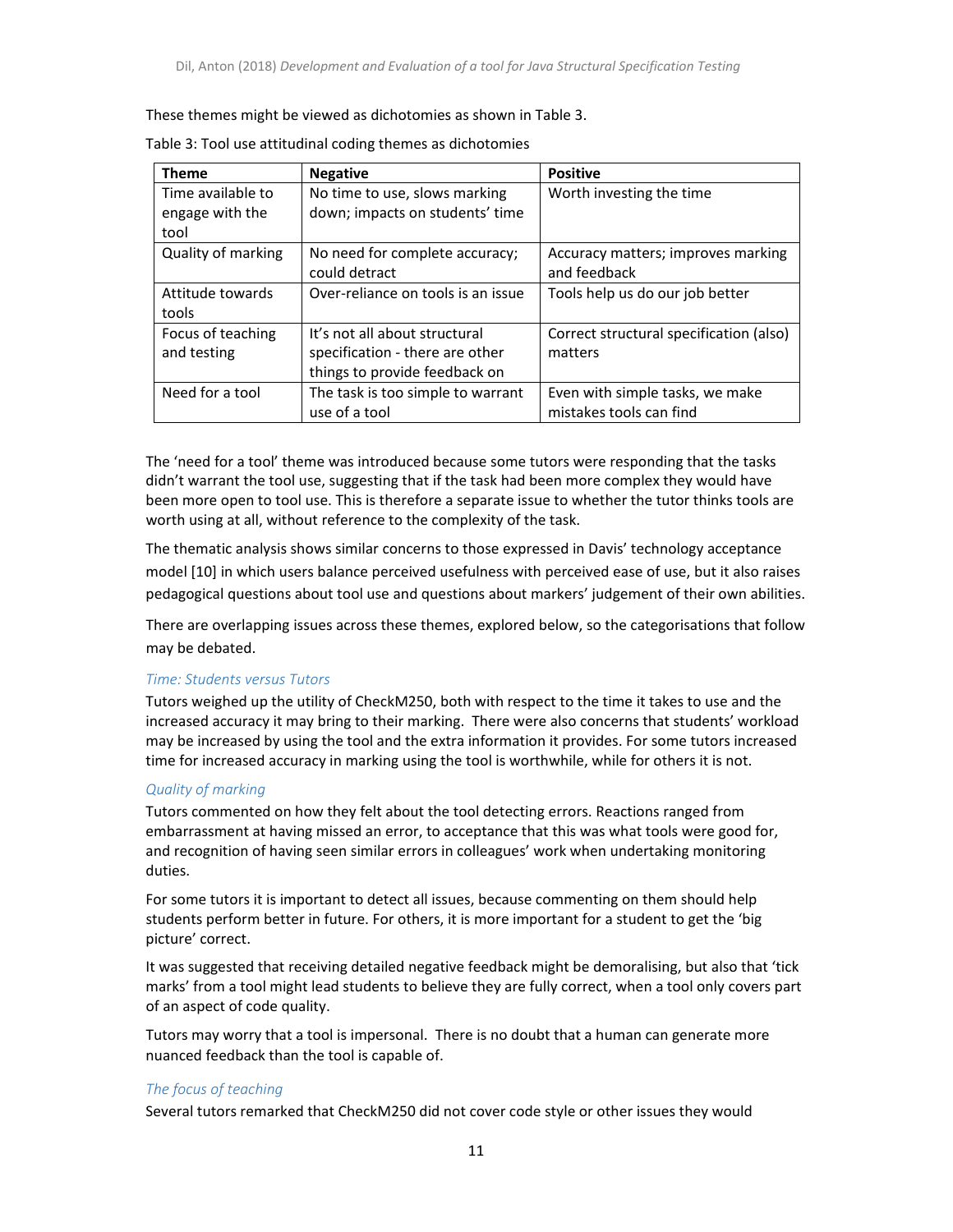comment on, and there was a fear of a tool directing attention towards certain aspects of code quality. However, CheckM250 is only intended to assist with one aspect of marking.

Some aspects of code quality may be less amenable to automation. For example, a style checking tool can pick up whether code is commented, but not whether the comments are sensible.

In some cases we felt that tutors were not making a clear distinction in their own minds between these aspects of quality and what kinds of tools could tackle them. The focus of this project was particularly on specification checking, but not to the exclusion of other kinds of automated code quality assessment or with the aim of removing the human marker.

#### *The need for a tool*

If the assignment is seen as simple to mark then the need for tool support is less clear. However, this also suggests that if the task were more complex, tutors would be more open to tool use. This is therefore a separate issue as to whether the marker thinks tools are worth using at all, without reference to the complexity of the task.

There is a concern that a marker could pay less close attention to student's code when given a tool like this to work with. Likewise there is a concern that students will come to rely on a tool, rather than use their own judgement.

In some cases, tutors feel that they will not fail to detect errors themselves, which we find more problematic. Our feeling is that not only will humans overlook issues that tools will not, but that a tool can help the tutor quickly identify places where feedback can be given.

# 5 Impact

## 5.1 Module team

Insights into the scope for automated marking support for tutors and for students in the VLE, based on the CodeRunner environment, have been gained.

Different use cases for structural specification checking tools by question setters, tutors, and students have been discovered.

Sometimes our provided TMA solutions do not precisely meet our own specifications, and we rely on markers to cope with small discrepancies, or we provide updated solutions when alerted to issues. In writing a more formal specification of an expected solution, question setters are afforded a way of checking the completeness of the question, and testing the conformance of their own solutions, before the question is provided to students and the solution is provided to markers.

The dependencies between and separate concerns of different aspects of code correctness have been clarified and this advice should be passed on to tutors for future reference, along with advice on incorporating marking tools in workflow.

## 5.1 Tutor marking

CheckM250 has been used by ten tutors on up to three TMAs each in the 2017J presentation, and we have received requests to continue supporting the tool in 2018J.

Tutor feedback suggested the most common errors the tool spotted that tutors had missed:

- misspelling of names of variables or methods, including in the case of the name;
- misspelling of types, e.g. in use of wrapper types versus primitive types;
- incorrect access modifiers (e.g. public instead of private);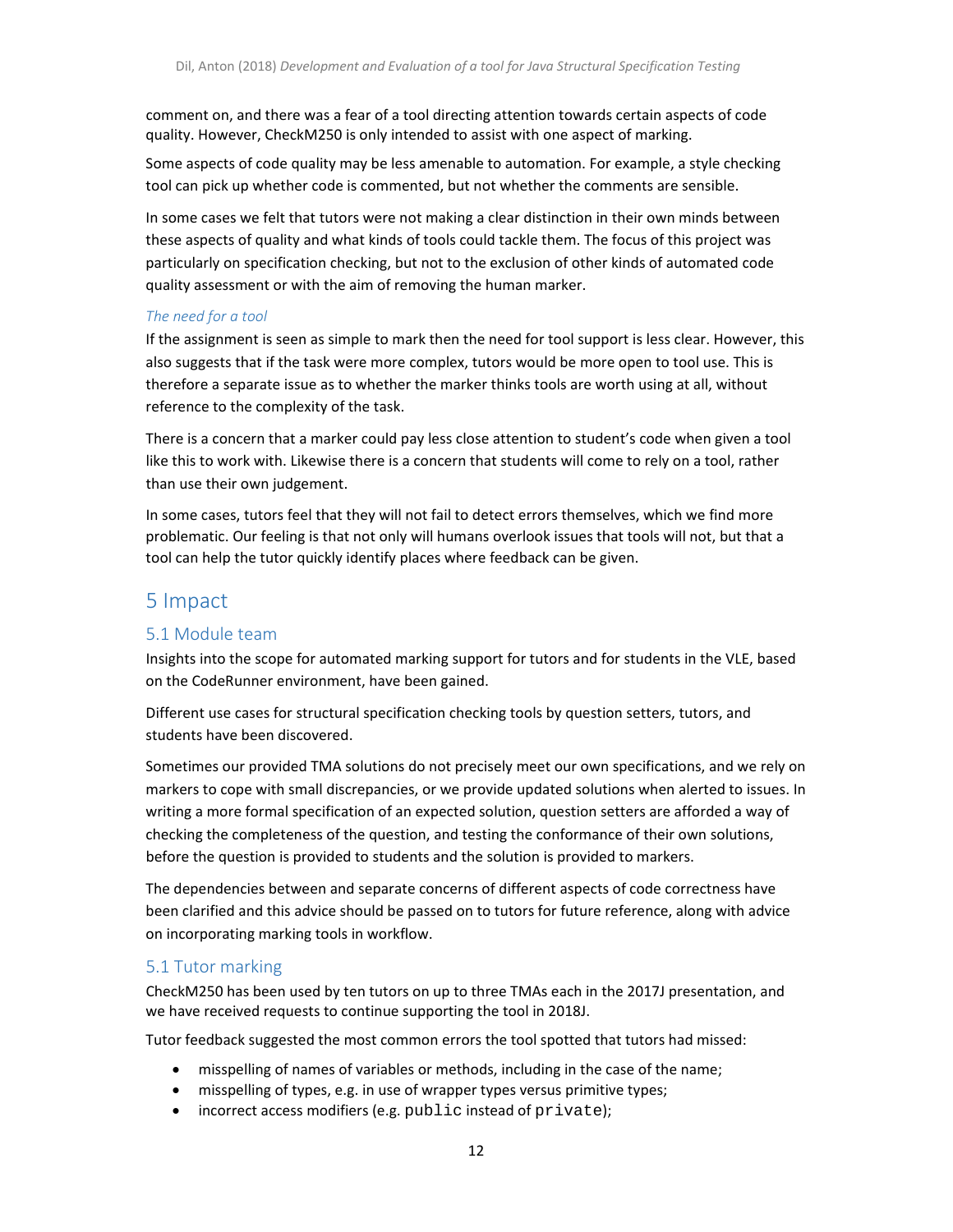• inappropriate use of the static modifier.

It is notable that all of these errors may not prevent code from functioning, and the code may pass functional (unit) tests, but it nevertheless does not meet specifications set by the question.

### 5.2 Student use

Two tools were deployed on two formative quizzes. Sue Truby produced 'Practice for TMA02', which included the Compilation Helper tool, while 'Practice for TMA03' included both the Compilation Helper and the Structural Specification Checking tools. The compilation error checking code was used 993 times (over both quizzes) while the structural marking code was used 479 times by students. These quizzes will be used again in 2018J, and the structural checking code will additionally be available in 'Practice for TMA02'.

CheckM250 was shown to have potential to assist students in making appropriate connections between their implementations of programs and the specification they have been required to work to. There were examples of forum postings quoting feedback from the marking tools, which facilitated students assisting each other.

Reuse of these tools could offer iterative feedback of progress towards meeting a specification, supporting self-help and self-evaluation, which are both important in distance learning.

Occasional student confusion between the layers of correctness outlined in this project is evident, suggesting a need for reinforced teaching in this area. Deploying marking tools of the kind developed in this project is arguably a good way to do this.

## University impact

A number of technical issues were overcome in porting the automated marking code to the VLE, and we now have a better understanding of how to configure CodeRunner questions to incorporate automated assessment of some aspects of Java code quality.

Exploration of the iCMA statistics for CodeRunner will feed into discussions with the VLE development team, to try to improve the data made available to module teams, and allow for more detailed investigation of how students are using the facilities.

# 6 Conclusions and future work

A prototype structural specification checking tool for Java was developed and tested on M250. In addition to a BlueJ plugin tool, a version of the software was deployed on the module's VLE, where it was used extensively.

- 1. The software developed offers a way for students to check their understanding of specifications, to a large extent without the need to consult their tutor. Reuse of the tool offers iterative feedback of the student's progress towards completing code according to the required specification.
- 2. CheckM250 offers a way of quickly checking some aspects of a solution, and we hope that tutors may therefore give more attention to other aspects of code that are less easily tested automatically, for example the readability of the student's code.
- 3. Module teams have a tool they can use to check that provided solution code meets our own question specifications.
- 4. Tutors who used the software observed that it helped them find errors in students' work,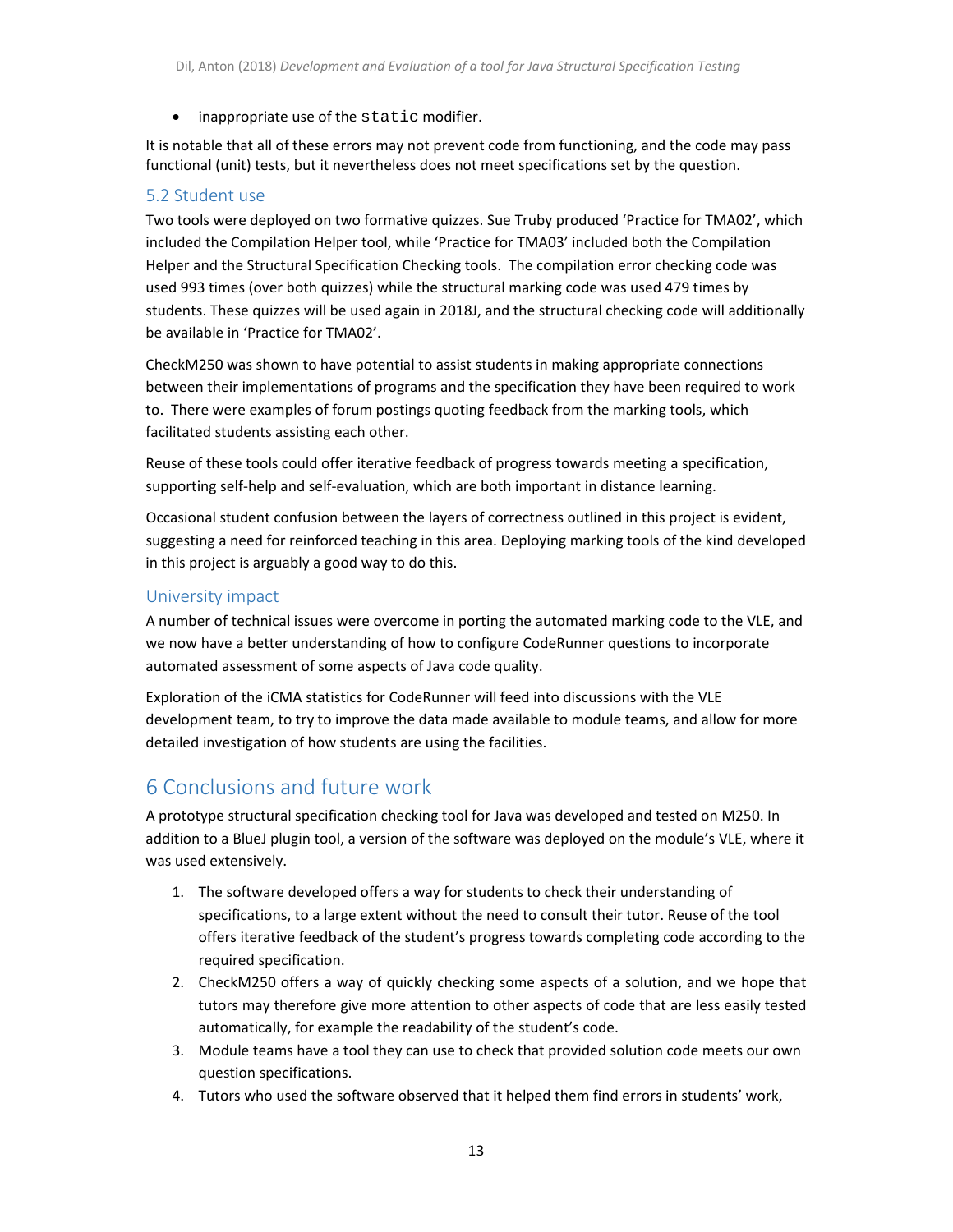though it may have slowed them down somewhat. Some indicated that a changed workflow might lead to shorter working times. The tool could also act as a self‐assessment of marking, depending on the workflow adopted.

5. We noted that structural specification checking should succeed for unit testing to take place and that it may detect errors that unit tests have not catered for.

Although there were some concerns expressed over the use of automated marking tools, we consider the project to have provided good evidence for the advantages of automated assessment of code quality in a variety of scenarios.

## Future work

Although it has been simple to write structural specification files by hand, future work will explore approaches to automated generation of code specifications, as well as gather more quantitative data on the nature of errors in student code.

There is scope to explore how accurate tutors' marking is compared to the tool, though this would require much manual investigation.

Planned updates to the software aim to add generic type parameter checking, which is currently impossible due to Java's type erasure. Automated testing of Java code style for tutors and in the VLE will also be explored in future work. (More discussion of the software is available in Appendix A.)

# 7 Deliverables

- 1. 7<sup>th</sup> Esteem Annual Conference 2018 presentation (PPT)
- 2. Esteem Project Report and appendices (PDFs)
- 3. Online Survey Responses (PDF)
- 4. Anonymized Interview transcripts (Zipped Word documents)
- 5. Java source code (Zip archives) for
	- a. CheckM250 tool for BlueJ, with BlueJ plugin interface
	- b. CheckM250 tool for CodeRunner, with Compilation Helper tool
- 6. Dil, A., Osunde, J. 'Evaluation of a tool for Java Structural Specification Testing', 10th International Conference on Education Technology and Computers, Tokyo, October, 2018

# 8 List of Figures and Tables

Figure 1: Example of the tutor-facing GUI with feedback on a student's project

Figure 2: Example of standard compiler feedback on compilation errors in the VLE

Figure 3: Example of enhanced feedback on a compilation error in CodeRunner

Figure 4: Structural specification errors reported by CheckM250 in CodeRunner

Table 1 Tool utility to tutors

Table 2 Tool utility to students, judged by tutors

Table 3 Tool use attitudinal coding themes as dichotomies